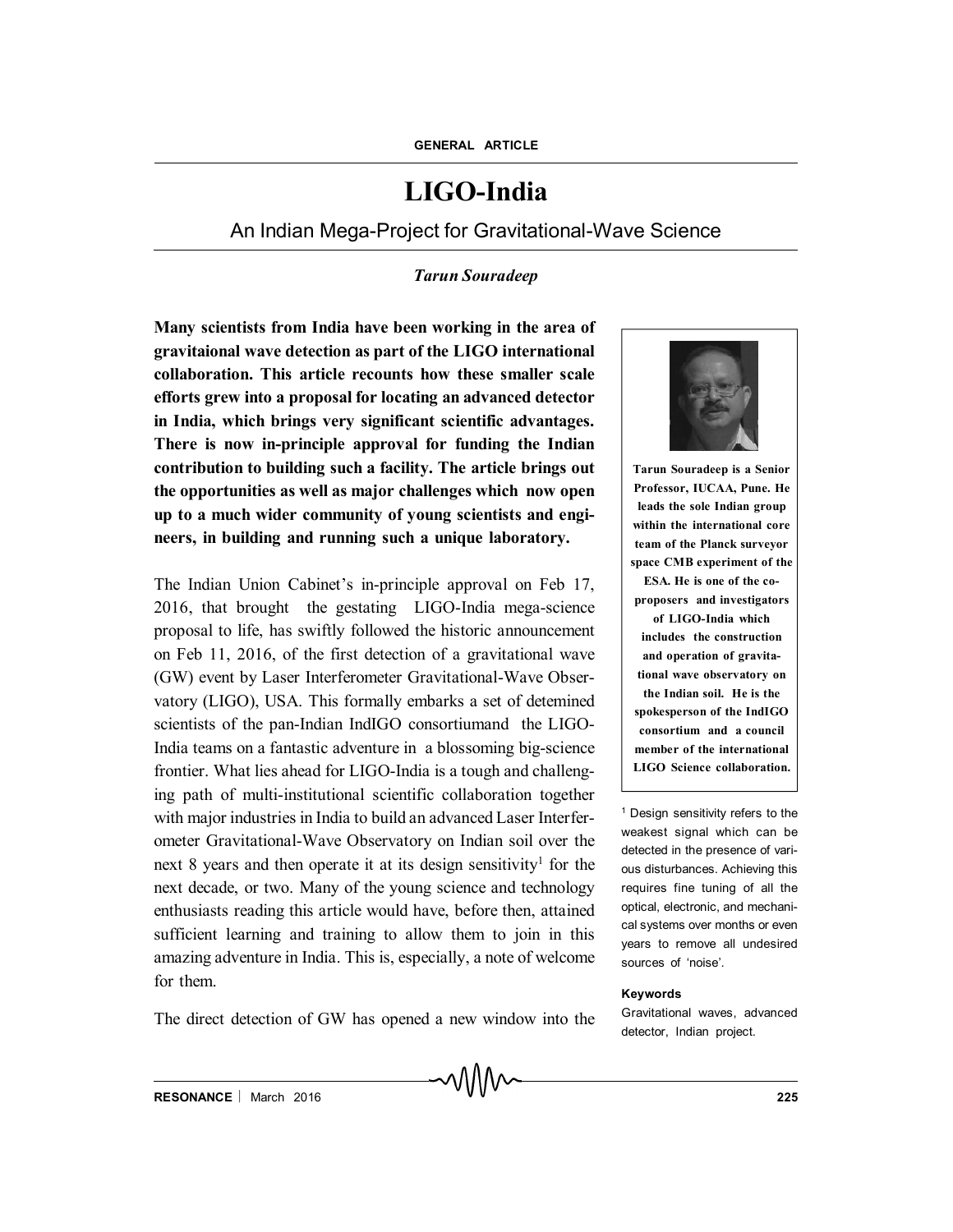The weakness of interaction of GW with matter that has made them so difficult to detect till recently, allows them to emerge unscathed from the very core of violent astrophysical phenomena.

dark, or shrouded, core of astrophysical phenomena in the universe, and also allows an experimental probe of gravitation theory in extreme situations such as two black holes merging. The weakness of interaction of GW with matter that has made them so difficult to detect till recently, allows them to emerge unscathed from the very core of violent astrophysical phenomena such as a supernova explosion, gamma-ray burst from coalescing neurons stars or an invisible merger of black holes. In contrast, in dense, hot environments, such as the interior of our Sun or at the core of energetic phenomena, electromagnetic radiation is strongly scattered within the dense material and it is only possible to map the exterior boundary, generally referred to as the photosphere. GW astronomy is, hence, privy to details not accessible to astronomy using the entire spectrum of electromagnetic waves, ranging from radio waves to X-rays and gamma rays, all of which can map only up to a dense photosphere enshrouding the central engine of energetic phenomena. The central energy source is a deep gravitational potential well into which matter falls at relativistic speeds, and Newtonian gravity must be replaced by general relativity. This gives rise to new physical phenomena which gravitational waves will allow us to probe, no doubt bringing out new surprises.

Few years into the millennium, during the phase of operation with the Initial LIGO detectors in USA and its close cousin, VIRGO, in Italy, concrete designs of the advanced interferometer detectors achievable in a decade were being drawn up. The advanced generation of GW detectors indicated a ten-fold improvement in sensitivity. That meant a thousand-fold increase in the expected rate of cosmic events that would produce detectable GW signals on Earth, implying at least one event per year even in fairly pessimistic astrophysical scenarios. It was eminently clear that the detection of GW signal from astrophysical phenomena, in particular, merger of compact neutron stars and black-hole binaries, was guaranteed with Advanced LIGO.

The recent detection of GW presents a vast opportunity over the coming decades for furthering the frontiers of astronomy with a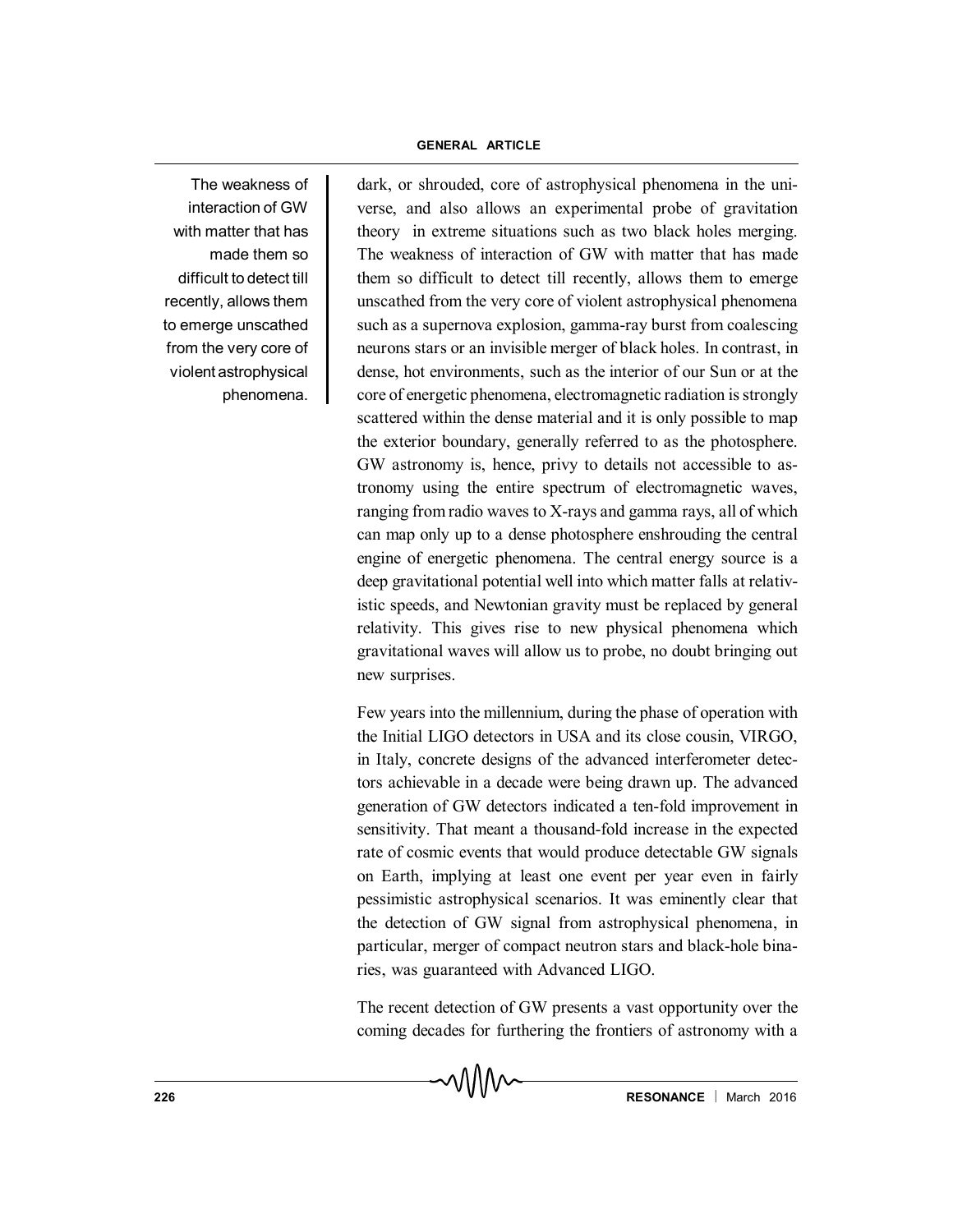global network of observatories, followed by GW observatories in space. The larger the baseline, the more refined is the inferred location of any GW event; hence, there was a call for establishing additional GW observatories across the globe.

A few researchers in India recognised the great opportunity it provided to the Indian scientific community. They started to plan and prepare a decade in advance to welcome the emerging field as equal partners at the global frontier. In a radical departure from the norm, Indian scientists would then be well entrenched in an emergent frontier field well before it had blossomed and gone out of reach.

India responded fairly early with the first serious discussion taking place in late 2007 at the International Conference in Gravitation and Cosmology (ICGC) in IUCAA. In August 2009, at another meeting in IUCAA, a consortium of Indian researchers called IndIGO, that collectively had expertise in theoretical and experimental gravity, cosmology and optical metrology, was formed. This consortium sought to promote gravitational wave research in the country with a dream of realizing an advanced GW observatory in India. This multi-institutional, multi-disciplinary IndIGO consortium now consists of three lead institutions for LIGO-India and nine other nodal institutions. Starting from 14 members in 2010 it has grown to 120 members today. With 3 experimenters then, it has 56 experimenters today. The Indian membership in the LIGO Science Collaboration, from a single group at IUCAA during 2000–2010, has now grown to a pan-India group with 61 members, including 21 experimenters, from nine Indian institutions, namely, IPR, IUCAA, RRCAT, TIFR, ICTS-TIFR, CMI, IIT-Gandhinagar, IISER-Kolkata, and IISER-Thiruvananthapuram.

The Initial LIGO consisted of two observatories: one with two interferometer detectors at Hanford, Washington State and the other with one detector at Livingston in Louisiana. While all three detectors were upgraded in the Advanced LIGO project funded by NSF, it was clear that only a geographical relocation of The larger the baseline, the more refined is the inferred location of any GW event; hence, there was a call for establishing additional GW observatories across the globe.

The Indian consortium sought to promote gravitational wave research in the country with a dream of realizing an advanced GW observatory in India. This multiinstitutional, multidisciplinary IndIGO consortium now consists of three lead institutions for LIGO-India and nine other nodal institutions.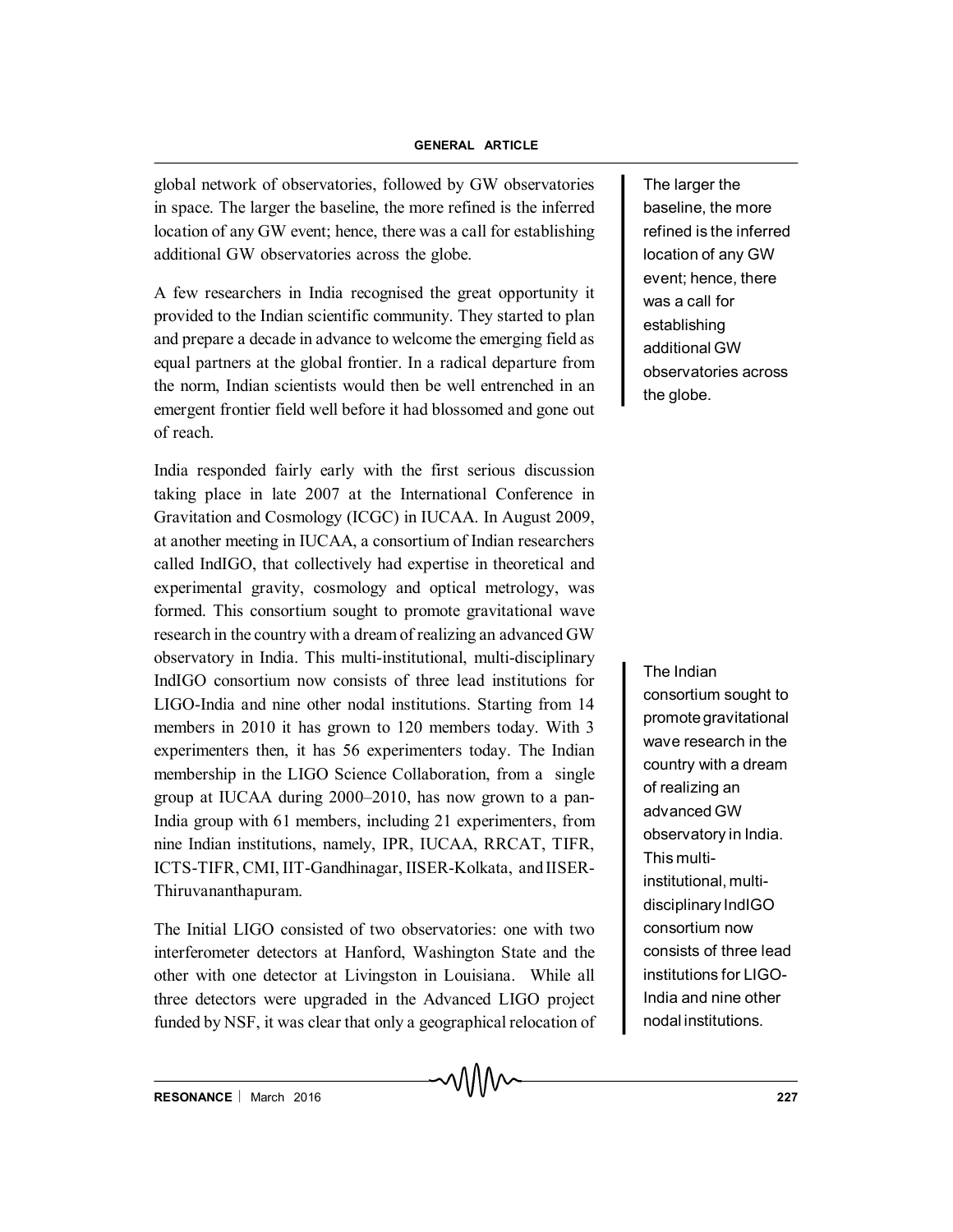the second Hanford detector to a globally distant location would enable the LIGO laboratories to translate the detection of GW events into a discipline of GW astronomy. The initial destination for the third distant LIGO was Australia.

Invited to the membership of the Gravitational Wave International Committee (GWIC), IndIGO explored the Indian contribution to the International Advanced GW Network. It planned for the participation in LIGO-Australia with 20 per cent contribution. When it seemed that funding for LIGO-Australia may not be forthcoming from the Australian government, in mid 2011, preliminary discussions for locating to India (i.e., LIGO-India) were initiated. With strong encouragement from Indian science luminaries, the LIGO-India proposal was put forward by IndIGO to the mega-science committee of the Indian Planning Commision in November 2011.

The LIGO-India proposal is for the construction and operation (for 10 years) of an Advanced LIGO observatory in India in collaboration with the LIGO Laboratories, USA. With design displacement sensitivity of  $4 \times 10^{-20}$  m the LIGO detectors are the most precise physics apparatus. *Figure* 1 shows the layout of this enormous scientific apparatus. The 4 km beam tube along each arm holding about 10 million litres of ultra-high vacuum (nanotorr<sup>2</sup> ) would make it an impressive tribute to technological prowess of Indian science and technology. LIGO-India is expected to improve greatly the angular resolution in the location of the gravitational-wave source by the LIGO global network. Indeed, a



 $2$  For comparison, the sizes of atomic nuclei are measured in units of 10–15 metres. A nanotorr is roughly one millionth of one millionth of atmospheric pressure.

**Figure 1.** Engineering concept design of LIGO-India at one of the shortlisted sites in India. Terrain data obtained from CartoSat, SAC, ISRO. Courtesy : TCE, India.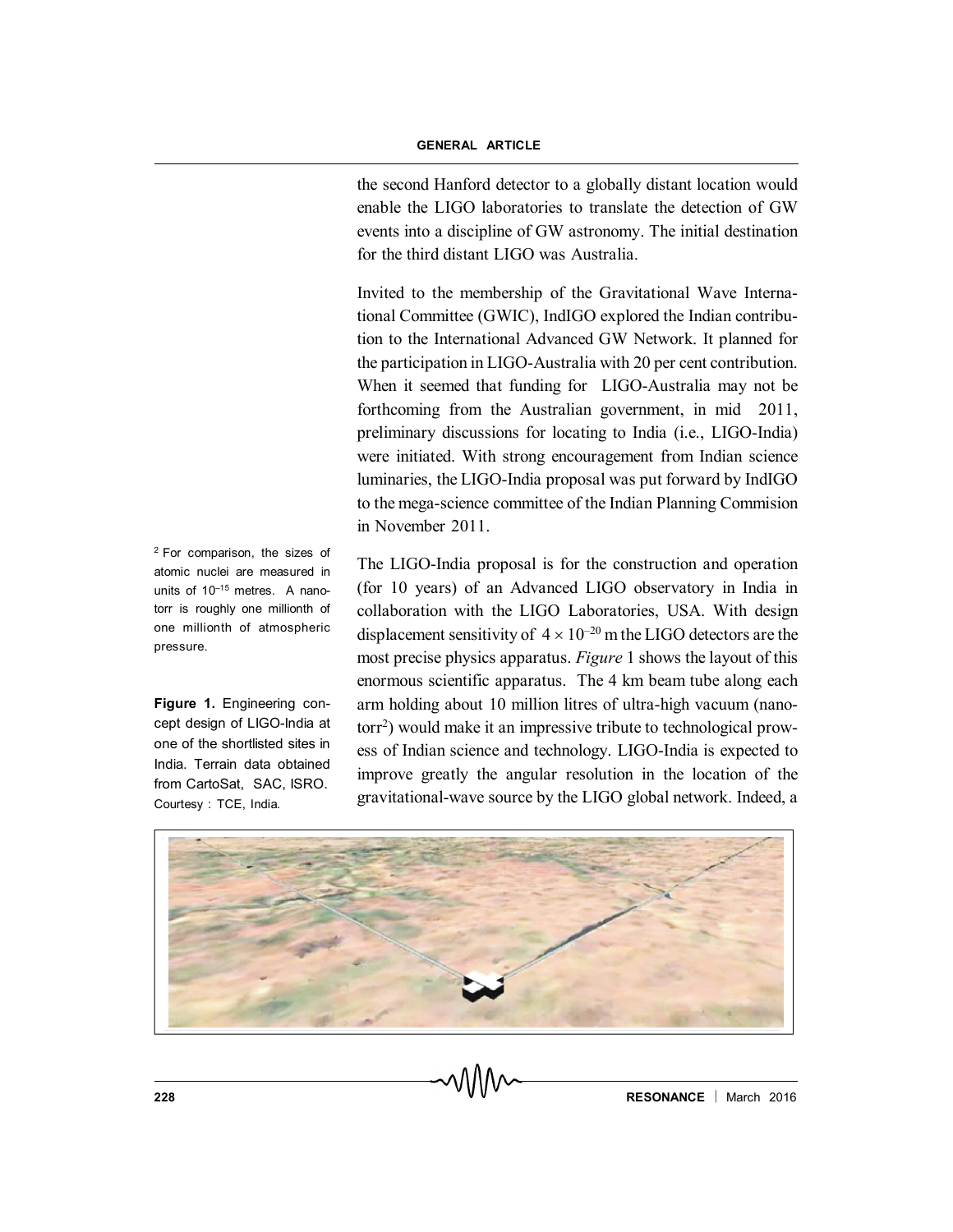

**Figure 2.** The immense promise of LIGO-India in enabling localisation of gravitational-wave events in the sky and launching gravitational wave astronomy. The grey banana-shaped patch spanning 2500 moons is the current uncertainty of the localisation of the first discovery event. The small dark ellipse that is 100 times smaller shows the forecast uncertainty for a similar gravitational wave signal when LIGO-India is operational.

startling attestation to the promise of LIGO-India comes from the forecast that, for the specific event detected, in Sept 2015 by the two Advanced LIGO detectors, a hypothetical LIGO-India in operation would have made a hundred-fold improvement in the angular resolution as shown in *Figure* 2.

The construction, commissioning and the scientific operations of the planned LIGO-India observatory will involve three Indian lead institutions, the Institute for Plasma Research (IPR), Gandhinagar, the Inter-University Centre for Astronomy and Astrophysics (IUCAA), Pune, and the Raja Ramanna Centre for Advanced Technology (RRCAT), Indore, working in close collaboration with LIGO Laboratories, USA. Broader Indian participation in this mega-science initiative will be made possible through the IndIGO consortium.The entire hardware components of the third advanced LIGO interferometer that have been already manufactured by USA UK, Germany and Australian partners are to be provided to India by LIGO, USA.The entire infrastructure including the two 4 km ultra-high vacuum (UHV) beam tubes and its controls, as well as the team to set up the interferometer and operate the observatory will be the Indian

The entire

infrastructure including the two 4 km ultrahigh vacuum (UHV) beam tubes and its controls, as well as the team to set up the interferometer and operate the observatory will be the Indian responsibility.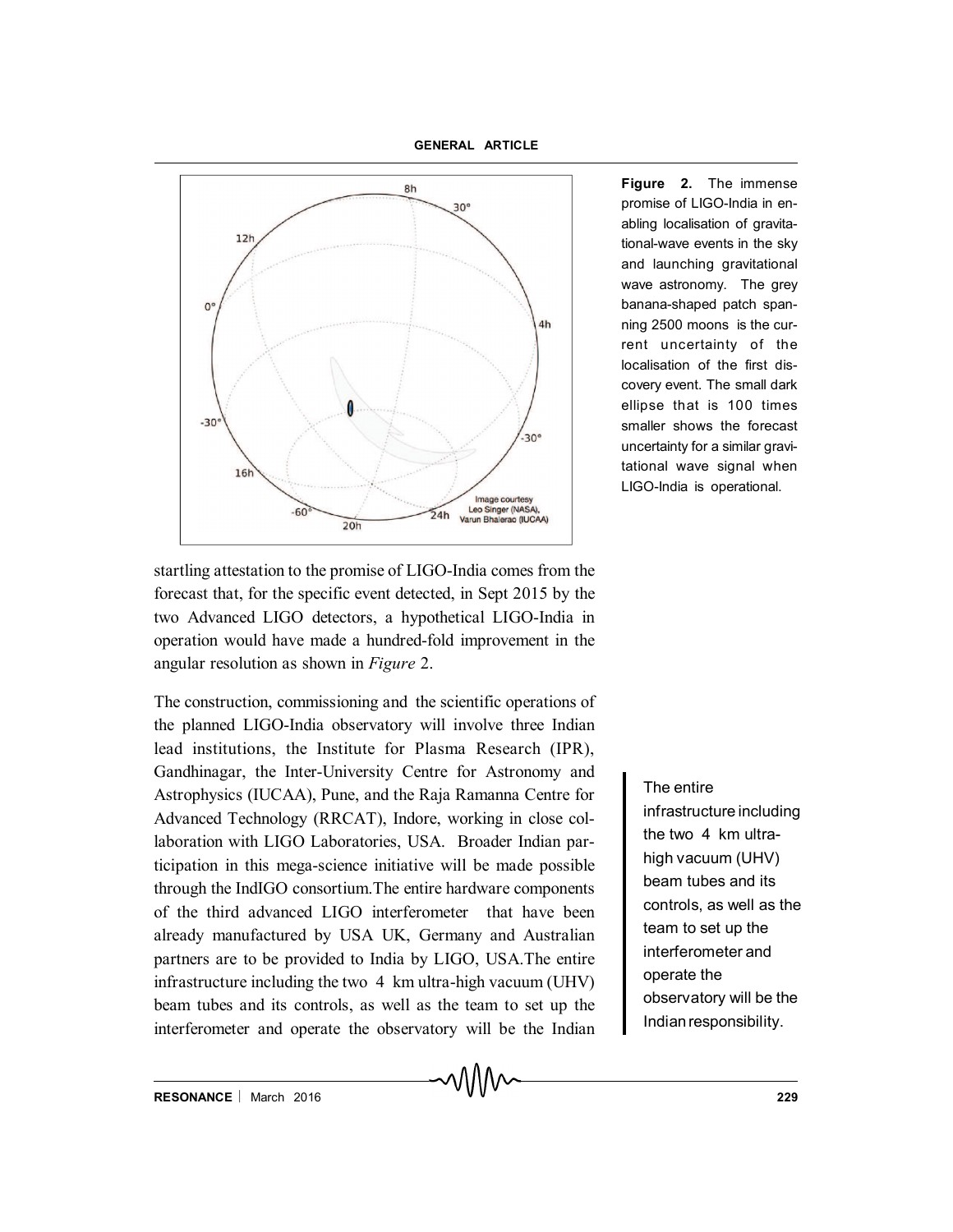responsibility. The LIGO Lab USA is committed to share and provide detailed designs and documentation of all aspects of the LIGO detector. It would also assist during installation, commissioning and noise-limited operation at the LIGO-India site.

LIGO-India teams at IUCAA, IPR, RRCAT have been at work even in the pre-approval phase. The site-selection committee at IUCAA has looked at over 22 sites and worked to shortlist a few of them based on site-selection criteria like low 'seismicity' (ground noise), low human generated noise, socio-environmental considerations of land acquisition, air connectivity, road connectivity and data connectivity. IUCAA has also started science team-building activity and has been steadily building up a stateof-the-art computing, data infrastructure and associated manpower in anticipation of LIGO-India. The team at IPR has prepared system requirement documents, conceptual drawings and engineering drawings for the sophisticated civil infrastructure, and ultra-high vacuum systems in consultation with LIGO Labs. The team at RRCAT has been finalizing plans for setting up an off-site laboratory to receive the laser systems, and optics for LIGO-India. Pre-approval preparations have included many schools and workshops at different levels and also selection of Indian UG students for summer internships at LIGO USA and other top GW research centres worldwide. With the approval from the Union Cabinet, the combined LIGO-India team is now in a high state of readiness to take the first steps which have already been planned.

IndIGO looks forward to enthusiastic participation by a generation of young scientists and engineers in this adventure of exploring the sky using the latest probe – gravitational waves.

The discovery and the approval of LIGO-India paves the road to the possibility of observing our universe using gravitational waves as the messengers carrying information. The IndIGO consortium has also seen increasing participation from the Indian astronomy community in anticipation of this new emerging frontier of 'electromagnetic follow-up' of GW events. Indian facilities such as AstroSat launched by ISRO, and GMRT near Pune, and Himalayan Chandra Telescope in Hanle, Ladakh would engage in this effort.